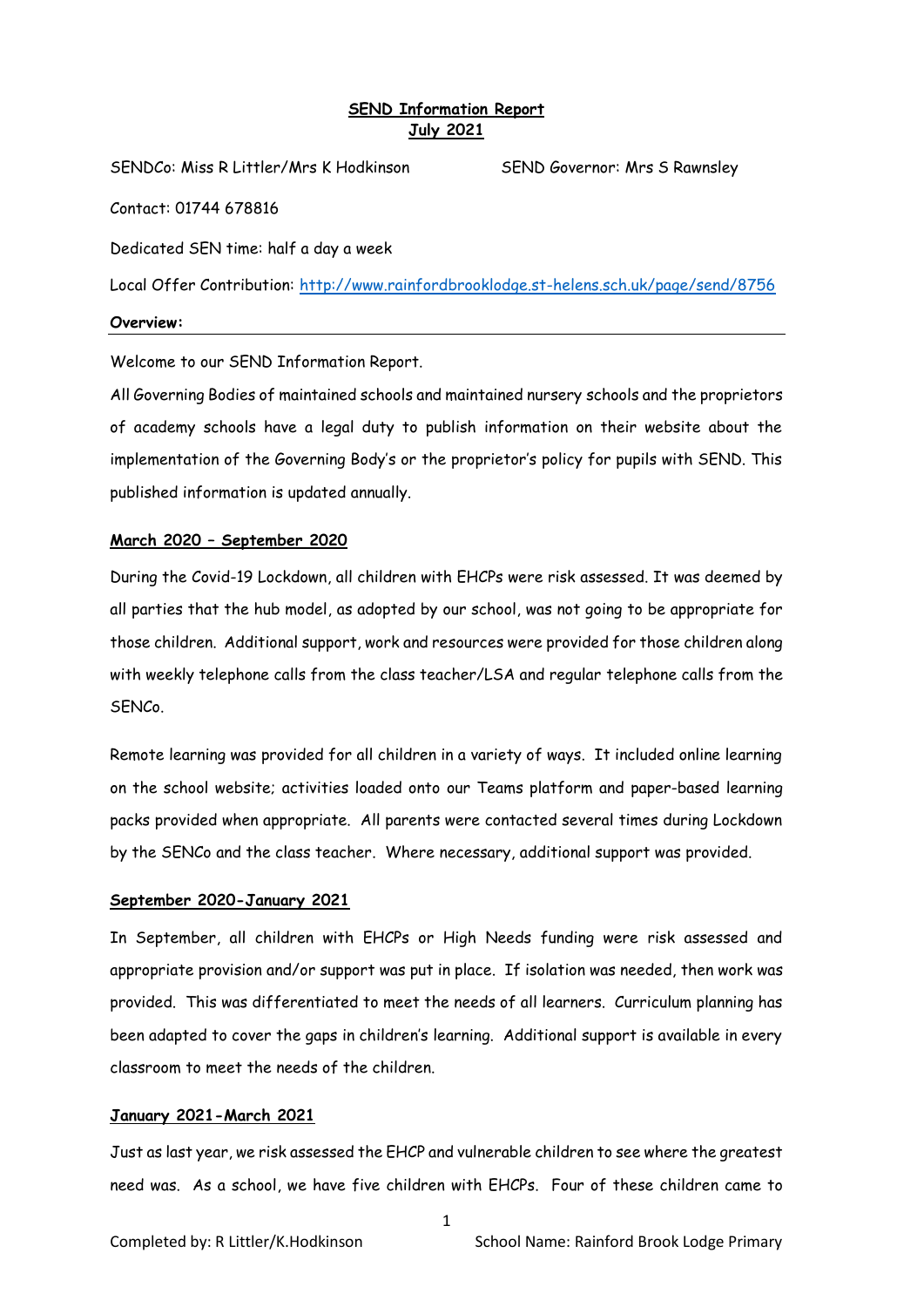school daily during the lockdown because as a school, along with the support of their parents, we thought that this was the best option for them and their needs. Resources were prepared on a weekly basis and the young person's LSA was available at all times should they need support. Work was marked daily, and feedback was given.

Of the other children who receive top-up funding or perceived as vulnerable from the SEND register, six additional children were given places within school due to their individual needs.

### **The areas of Special Needs for which provision is made at our school:**

Children and young people's SEND are generally thought of in the following four broad areas of need and support:

#### • **Communication and interaction**

Some children in the school may have visual timetables and may make use of PECS symbols. Children who are having specific communication difficulties may work with a Speech Therapist or with our trained LSAs under the recommendations of the Speech and Language therapist. She has regular contact with school and visits the setting regularly to undertake assessments. Reports are passed on to the class teacher, any specific LSA's, SENCO and parents. Children who have severe communication difficulties may be discussed at the school's SEND planning and consultation meeting. If it is deemed necessary, a Neurodevelopmental Pathway referral form may be started. This can only happen if the child has been discussed at two previous SEND meetings and the panel think it is appropriate. Parents will always be updated with the progress. Children, who are having specific communication difficulties, can be referred to speech & language therapy with parents' permission. In addition, if we feel that any child is displaying any dyslexic tendencies, then we can refer to the Learning Support Service in the first instance. However, if parents prefer a private assessment, then known services can be recommended. It is then up to the parents to arrange for the assessment to take place.

#### • **Cognition and learning**

Class teachers will plan work and activities for their pupils. They will differentiate the curriculum to take account of different learning styles, interests and abilities. Support staff will support the teachers in enabling children with SEND to have access to an appropriate curriculum and deliver interventions to close the gap for children experiencing difficulties.

### • **Social, emotional and mental health**

 $\overline{2}$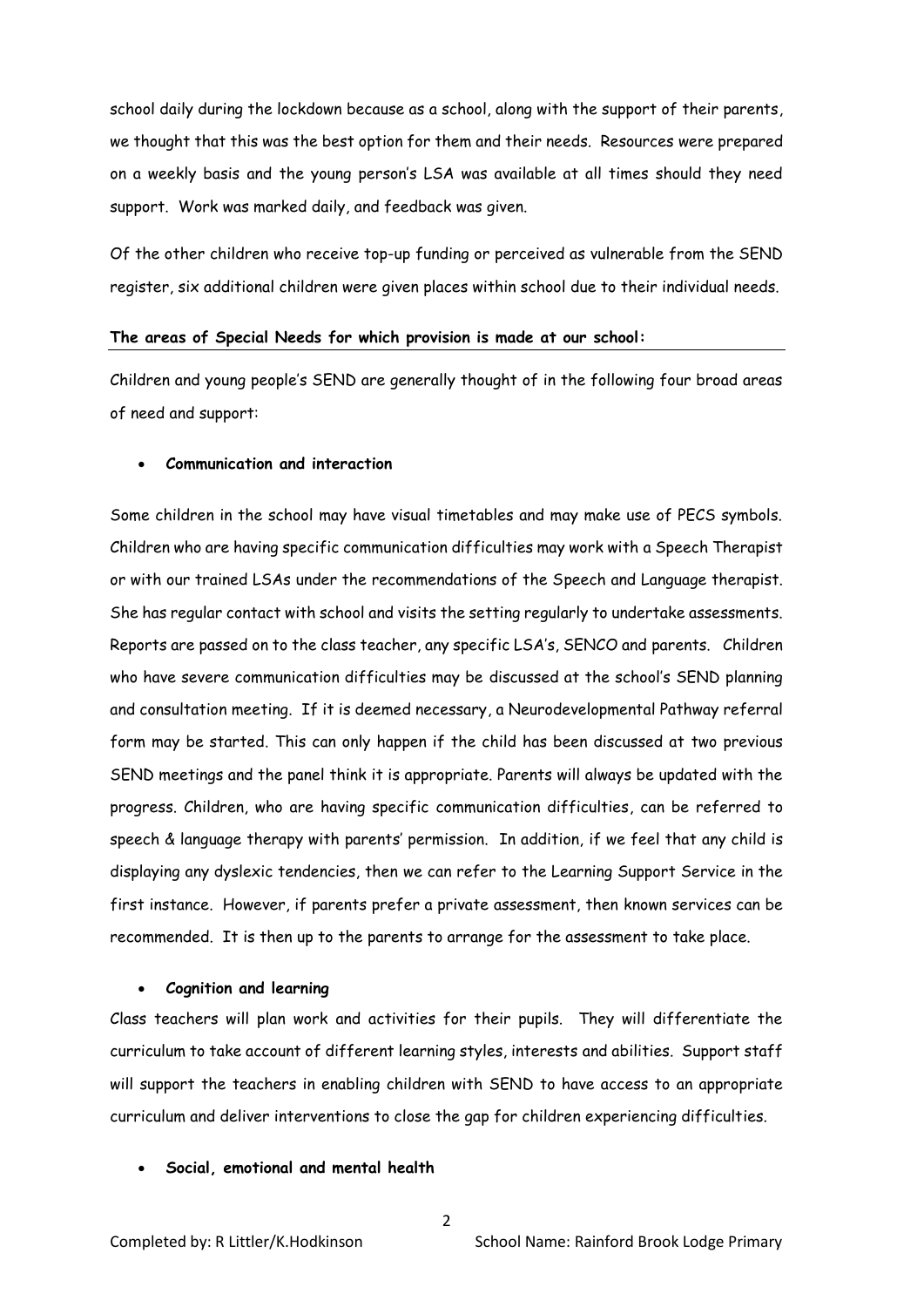Children are supported first and foremost by their Class Teacher and Teaching Assistant (where appropriate). If a child is displaying severe mental health concerns or they display suicidal ideation, with the agreement of the parents, further support would be sourced from CAMHS. If cases aren't as severe as this, some support can be sourced from Banardos and other online resources.

## • **Sensory and/or physical needs**

Class teachers plan and differentiate the curriculum to ensure all children can participate. The learning environment may be adapted to consider an individual's needs and specialist equipment and resources may be sourced.

If necessary, we welcome Physiotherapists and Occupational Therapists into our school to work with the children and/or provide advice.

As of July 2021, we have twenty-two young people receiving some form of SEN support, from Tadpoles through to Y6.

# **Identifying & Assessing Pupils**

These are the policies we use to identify and assess pupils:

- Assessment Policy
- SEND Policy
- Behaviour for Learning Policy

We have a SEND stages document which ensures that a graduated approach to identification and support is followed. We have internal processes for monitoring and evaluating the quality of provision and assessment of need. These include learning walks, data analysis, classroom observations, pupil interviews, monitoring planning and book scrutiny.

Involving parents and learners in the dialogue is central to our approach and we do this through:

| <b>Action/Event</b>        | Who's involved                                    | Frequency                      |
|----------------------------|---------------------------------------------------|--------------------------------|
| <b>EHAT/Annual Reviews</b> | Parents, SENCO, any<br>involved outside agencies, | Every 3 months or as<br>needed |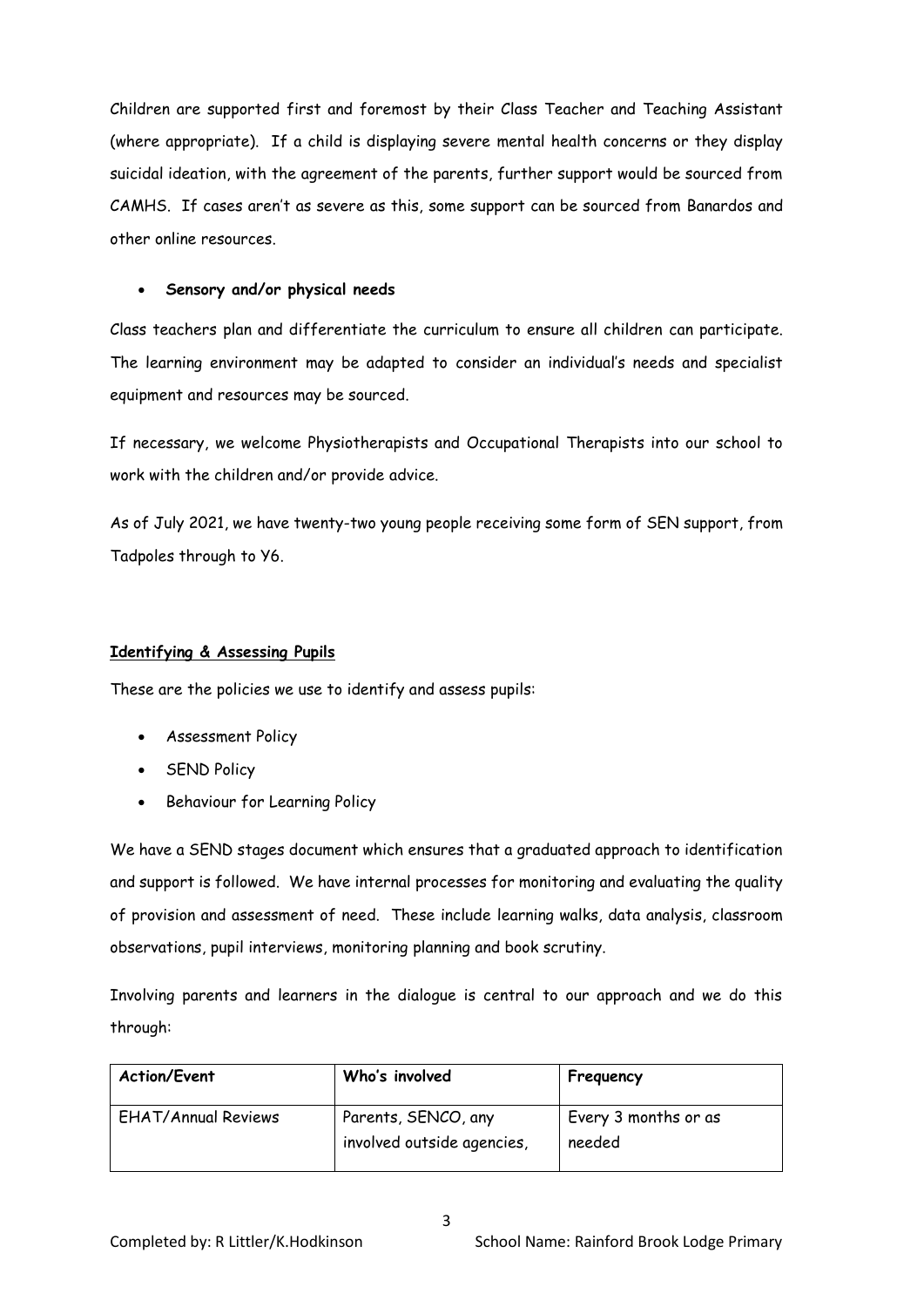|                                                                                                       | class teacher/support staff.<br>Local Authority                               |                     |
|-------------------------------------------------------------------------------------------------------|-------------------------------------------------------------------------------|---------------------|
| Open door policy<br>(Parents may request to<br>speak with Mr Reece, Mrs<br>Hodkinson or Miss Littler) | Headteacher, Deputy<br>Headteacher, SENDCo                                    | As needed           |
| Parents meetings/SEN<br>Support plan reviews/Pupil<br>voice questionnaires                            | Parents, class teacher,<br>SENDCO, Head teacher,<br>child (where appropriate) | Termly or as needed |

## **How we evaluate effectiveness of provision**

Our academic assessment for children and young people with Special Educational Needs is to use suitable assessment packs from previous year groups or Key Stage according to the individual needs of the child. We use information including observation checklists from the Early Years Framework to assess those children who are working towards an EYFS Curriculum.

## **Assessing & Reviewing Progress**

Every child on the Special Educational Needs Register will have a Special Education Needs Support Plan (SEN Support Plan). Targets will be set, and these will be reviewed termly. Miss Littler and/or Mrs Hodkinson monitor the SEN Support plans. They also undertake drop in sessions to observe interventions happening. Through discussions with LSAs and children, as well as looking at relevant intervention logs, some children (who cannot record their work in exercise books) have their own floor books. These are used to record observations, photographs and learning for the individual child.

## **Approach to Teaching**

High quality teaching is the first step in responding to pupils who have or may have SEND. It is key that all staff understand the child's needs; know the barriers to learning; know what the child's strengths are; have high aspirations and understand what teaching strategies are known to help.

## **Adapting the Curriculum & Learning Environment**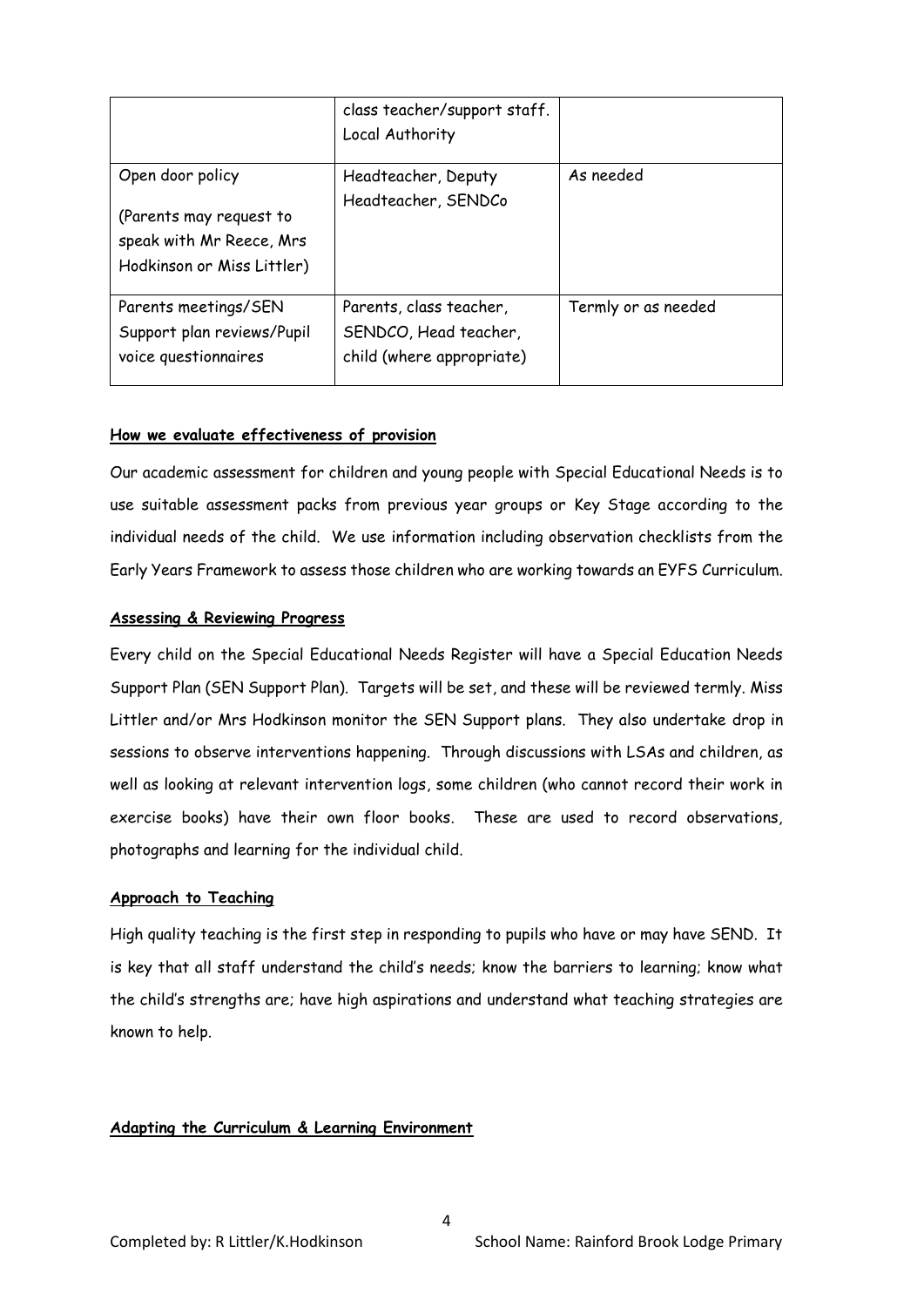Class Teachers plan and adapt the curriculum to ensure that all children can take part. Teachers may break down tasks into smaller steps; give extra time; provide visual prompts; give support to enable children to organise their writing or provide alternative methods of recording.

## **Additional Support that is available**

Visual timetables are in classrooms. All children linked to funding have an additional adult (either individually or as a part of group) to support access to the curriculum. There are interventions that run throughout the school where appropriate.

## **How the school enables pupils with SEND to engage with activities**

Activities are chosen with all children in mind and teachers plan accordingly. PE lessons are adapted where necessary and a Teaching Assistant can be there during the PE lesson to ensure that they can support children with physical disabilities. Children who require additional support on the playground are identified and a named adult is responsible for their safety and well-being.

# **Contact Details for SENDCo:**

Miss Rachel Littler/Mrs Kathryn Hodkinson

01744 678816

# [brooklodge@sthelens.org.uk](mailto:brooklodge@sthelens.org.uk)

# **Staff development, Qualifications and Expertise**

We are committed to developing the ongoing expertise of our staff. We currently have the following expertise in our school:

| Initials of person | Area of expertise   | Level of Qualification (i.e.<br>Masters, NVQ, Degree,<br>HLTA) |
|--------------------|---------------------|----------------------------------------------------------------|
| RL & KH            | <b>SEN</b>          | National SENCO Award                                           |
| All Staff          | <b>TEACHH</b>       | Completed Inset training                                       |
| All staff          | Seedlings programme | Completed Inset training                                       |
| EM, LH             | Speech & Language   | Currently completing a level<br>2 EKLAN training course        |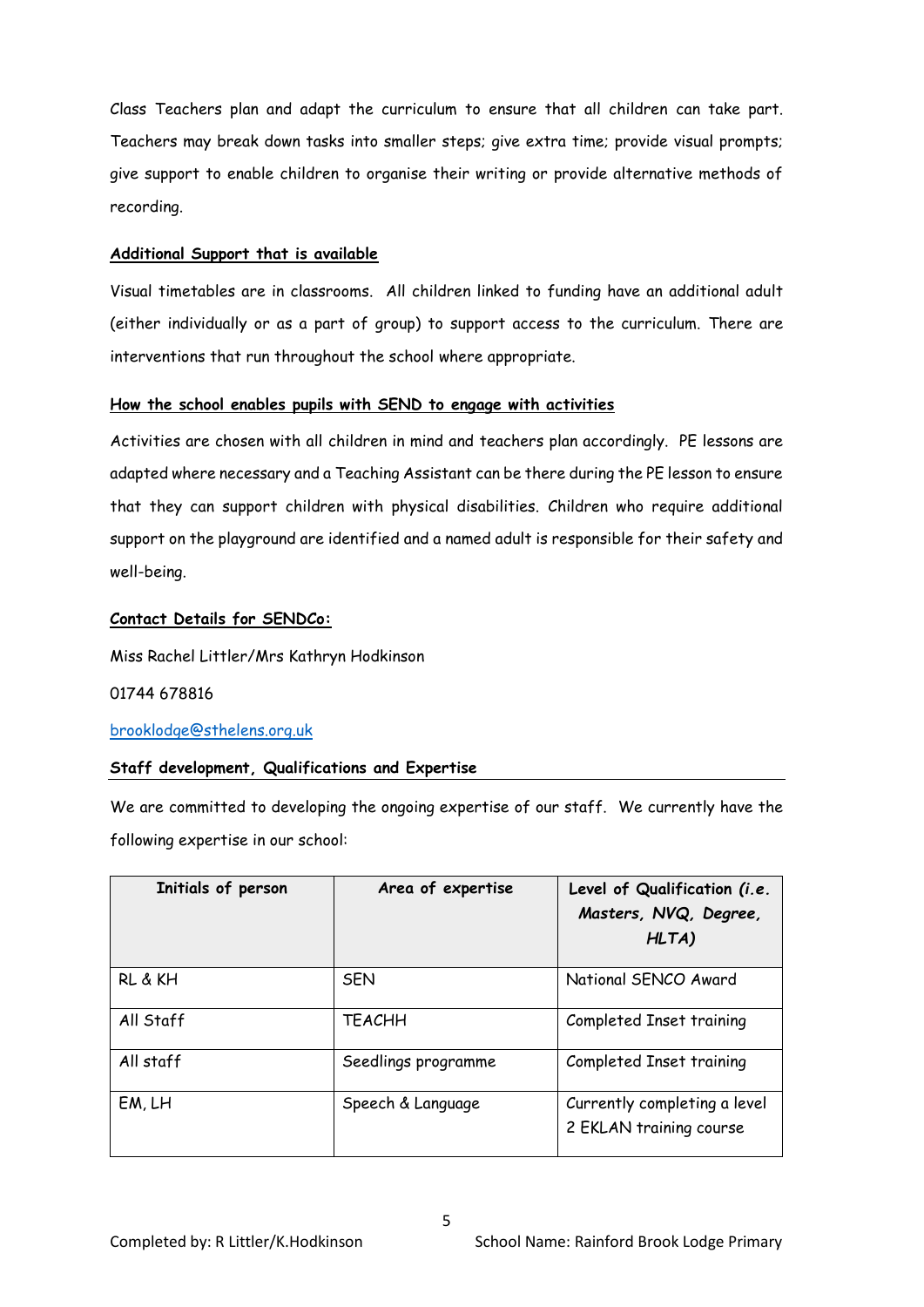| NS, KR, LM | Speech and Language | Update on S&L                      |
|------------|---------------------|------------------------------------|
| AW         | Visual Impairment   | <b>Braille training</b>            |
|            |                     | Grade 1 uncontracted<br>(complete) |
|            |                     | Grade 2 contracted<br>(ongoing)    |

The SENDCo attends the Local Authority SEN Briefing three times a year and attends Inclusive Learning North courses every term.

During this year, a staff questionnaire was distributed to all teaching and support staff. The aim of this questionnaire was to assess the current knowledge of staff and any possible training needs and barriers. As a result of this questionnaire, a presentation was sent to staff with the findings. Staff were advised of possible CPD websites for working with children with Dyslexia and EAL children (as these were the biggest needs of the school). The school has also purchased BSquared to assist Teachers and LSAs with planning more specific, differentiated learning objectives and monitoring/assessment. Online BSquared training is available to all staff.

## **Staff deployment and use of specialist equipment and facilities**

Considerable thought, planning and preparation goes into utilising our support staff to ensure children achieve the best outcomes. This includes not just academic but often social too. We want the pupils to gain independence to prepare them for adulthood from the earliest possible age.

Support staff, through Quality First Teaching, assist the Teachers in enabling children with SEN to have access to an appropriate curriculum. They liaise with the Class Teacher, help prepare resources and adapt materials, lead interventions and promote the inclusion of all children in all aspects of school life.

If it is felt necessary by school and parents, top-up funding is applied for to enable any children who require additional support to make progress or to participate in the activities of the school.

6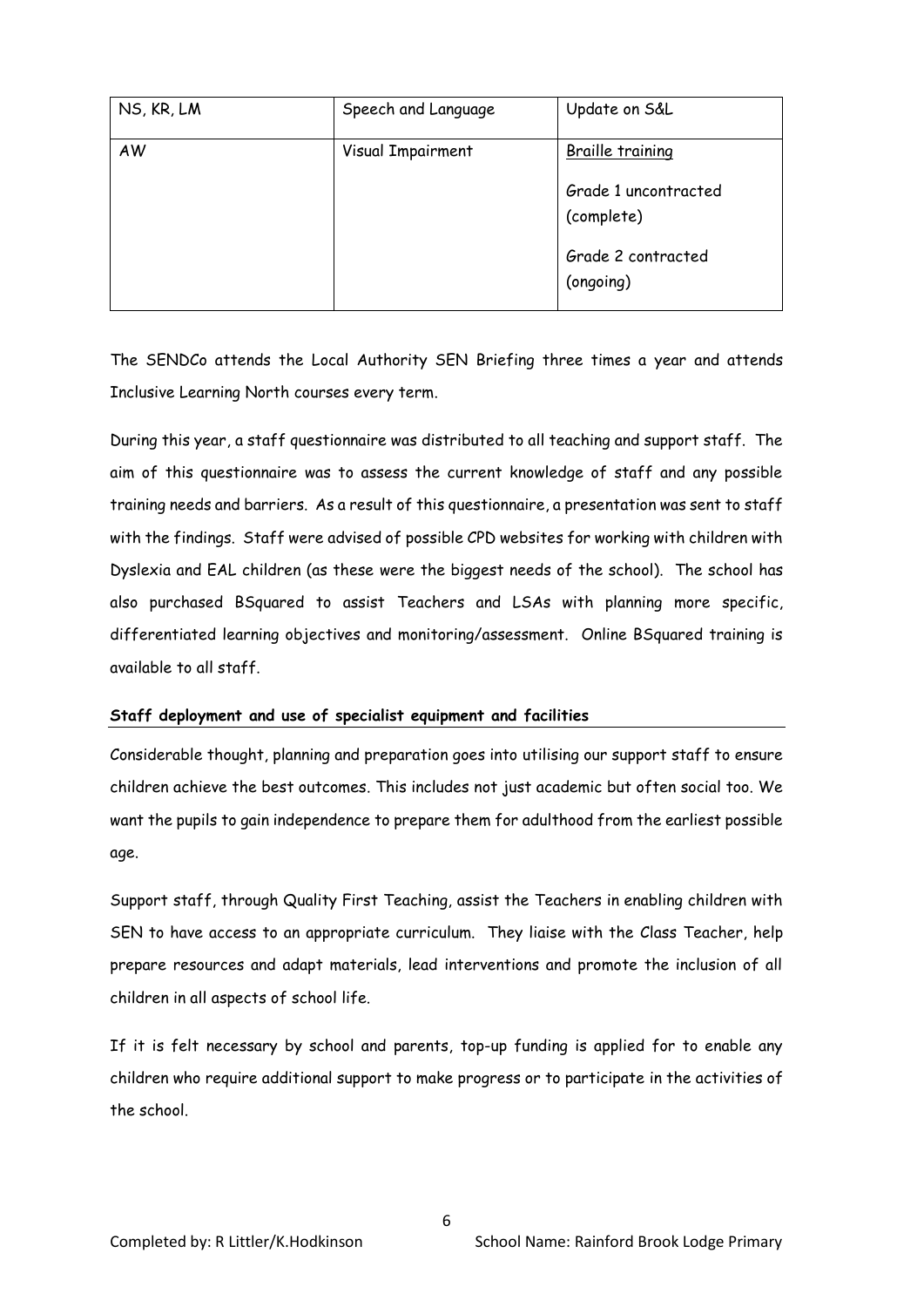### **What has worked this year**

- New school SEN Support plans replaced the old IEP format- this combines all outside agency reports plus in school targets into one document.
- Two children accepted for EHCP Assessments. These have been successful and final EHCP's are now in place.
- One child with an EHCP smoothly transitioned from another authority to our school.
- One child has been recognised for needing top-up funding (on the  $3^{rd}$  attempt at funding). 25hours of support has been granted.
- Three children have been diagnosed with ASD and LASC referrals are pending.
- One child diagnosed with ADHD and now receiving appropriate medication
- Two children have been accepted onto the Neurodevelopment Pathway.
- Whole school Sensory training to try and support children across the school with independence.
- One child has moved to us (managed move) and is currently on the Pathway and is being support by the Behaviour Improvement Team.
- SENDCO attending specialist SENDCO termly meetings as well as the authority-based ones.
- Two Tadpoles children under the Bridge Centre

## **What is needed**

- Earlier identification of need in Tadpoles Nursery Provision.
- An increased whole school awareness of individual special needs and how to support those children.
- Purchase of additional resources to support individuals needs across the school: Social story books, Chew accessories, coloured over lays, fidget pencils.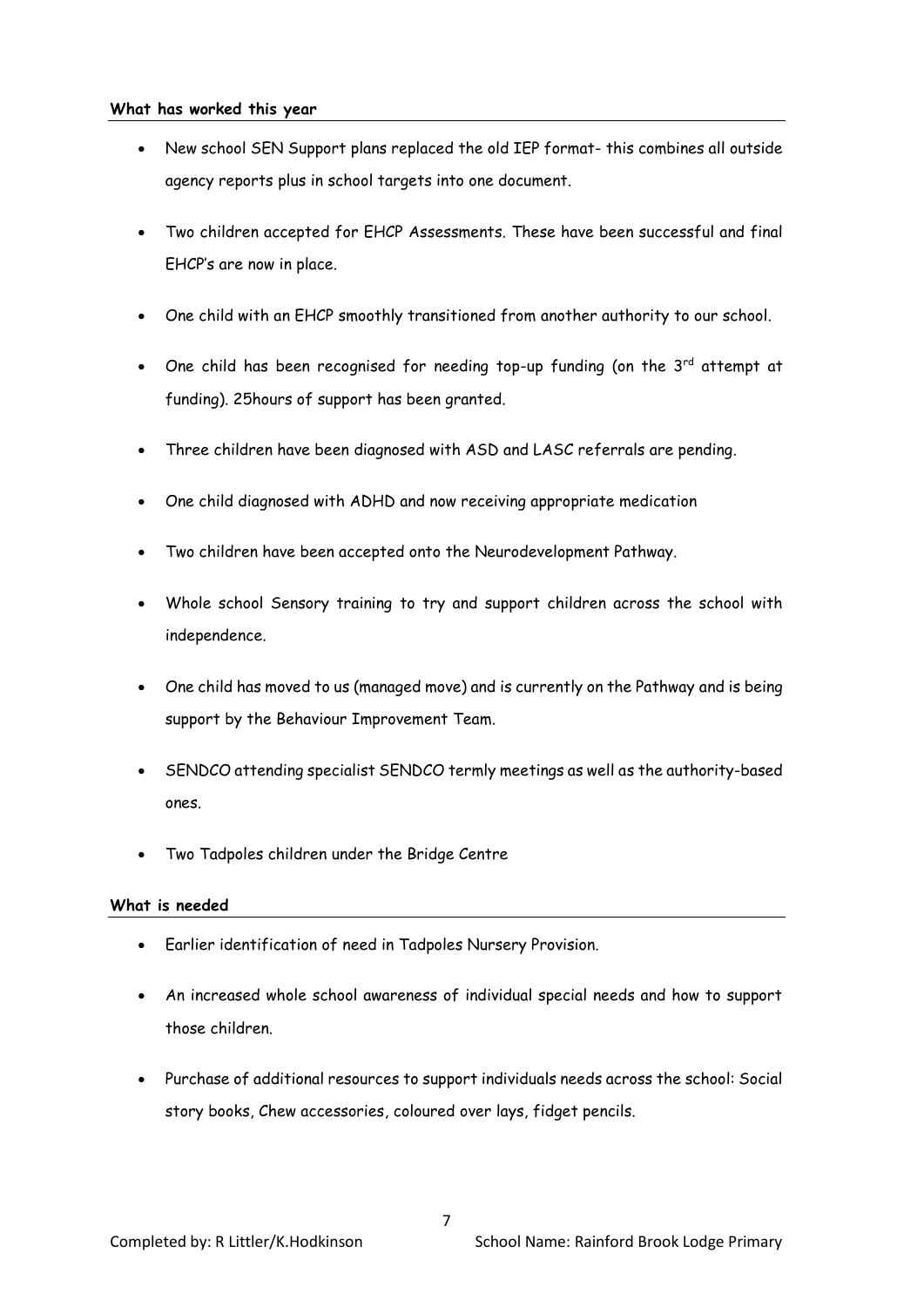### **Arrangements for Consulting Parents**

Parents are consulted at termly parents' meetings and at reviews. In addition to this, if necessary, Miss Littler/Mrs Hodkinson will arrange further meetings with parents and possibly outside agencies. Parents are very welcome to call into school or telephone to make additional appointments.

This year, a parental questionnaire was sent to all parents of children on the SEND register. Some of the response were:

*"The SEND provision at Rainford Brook Lodge is excellent!"* (Y2)

"Our experience of SEND at Rainford Brook Lodge has surpassed our expectations. We are *very grateful for the excellent support and guidance we have received."* (Reception)

*"The staff seem to go above and beyond."* (Y1)

*"Communication with home and willingness to act on things. Being flexible in the approach."*   $(Y1)$ .

*"Consistent specialist support from specialist staff."* (Y5)

The following suggestion were made by parents:

*"A sensory room/calm room would be hugely beneficial to not just children with SPLD but with any mental health issue which has increased due to COVID-19."* (Y1)

This is something that we have discussed and currently, due to space, we are creating sensory areas for specific children to utilise. This is usually integrated within the child's own space.

#### **Arrangements for Consulting Pupils**

Any children who has an: SEN Support plan, EHAT, EHC Plan or are in receipt of top-up funding are involved in the process. Miss Littler/Mrs Hodkinson, their class teacher or LSA will meet with them before the review and try to capture their voice.

During this year, all pupils on the SEND register answered an age appropriate questionnaire. As a result of this, it is our whole school priority to ensure that all children on an SEN support plan, know their individual targets at an age-appropriate level.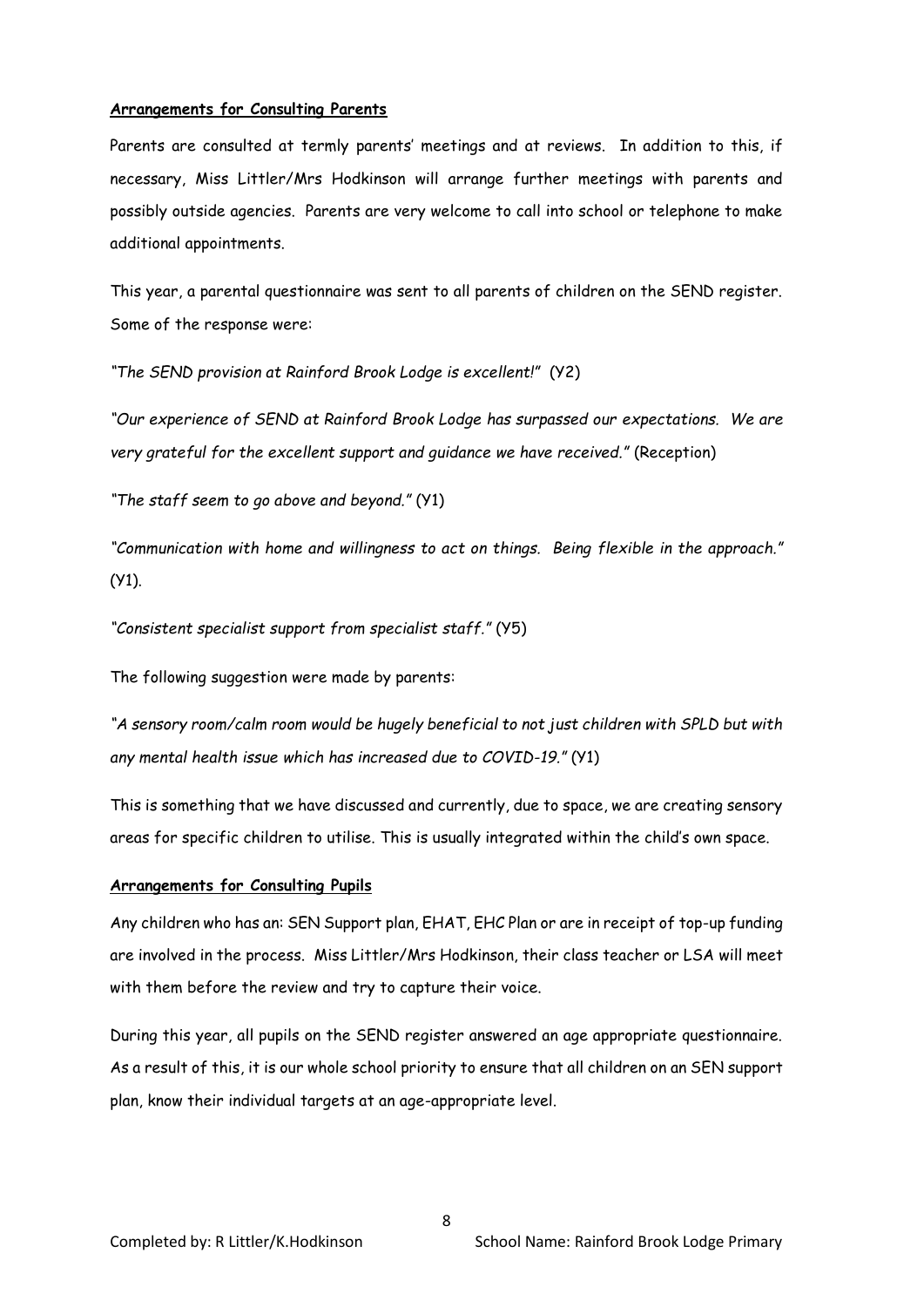### **Complaints**

Our complaints procedure can be viewed on the school website at <http://www.rainfordbrooklodge.st-helens.sch.uk/page/school-complaints-procedure/31306> alternatively a paper copy can be obtained from the school office.

This year we have had no complaints regarding SEN provision.

### **School External Partnerships & Transitions**

Our assessments for children and young people with Special Educational Needs are handed over to necessary partners within neighbouring schools. We ensure that all relevant documentation is personally passed on during a transitional meeting with the relevant SENDCOs.

This year, we have worked with a school from another authority to welcome one child with Special Educational Needs into Reception. Visits to the High School and transition to nursery and/or reception were suspended due to the rise of COVID-19.

Due to COVID-19, we have ensured that all reports, paperwork and information have been passed on remotely to relevant agencies and schools.

#### **Support Services for Parents**

We work closely with the following organisations and signpost parents to these support services:

Addvanced Solutions [www.addvancessolutions.co.uk](http://www.addvancessolutions.co.uk/) 0151 486 1788

ADHD Foundation [www.adhdfoundation.org.uk](http://www.adhdfoundation.org.uk/) 0151 237 2661

CAMHS [www.freshcamhs.org](http://www.freshcamhs.org/) 0151 293 3662

Dyslexia Action [www.dyslexiaaction.org.uk](http://www.dyslexiaaction.org.uk/) 0300 303 8845

#### **Further development**

Our strategic plans for developing and enhancing SEN provision in our school next year include:

Planned lesson observations, learning walks, evaluation of data (BSquared), pupils and parent feedback and collaboration and monitoring how these impact on development.